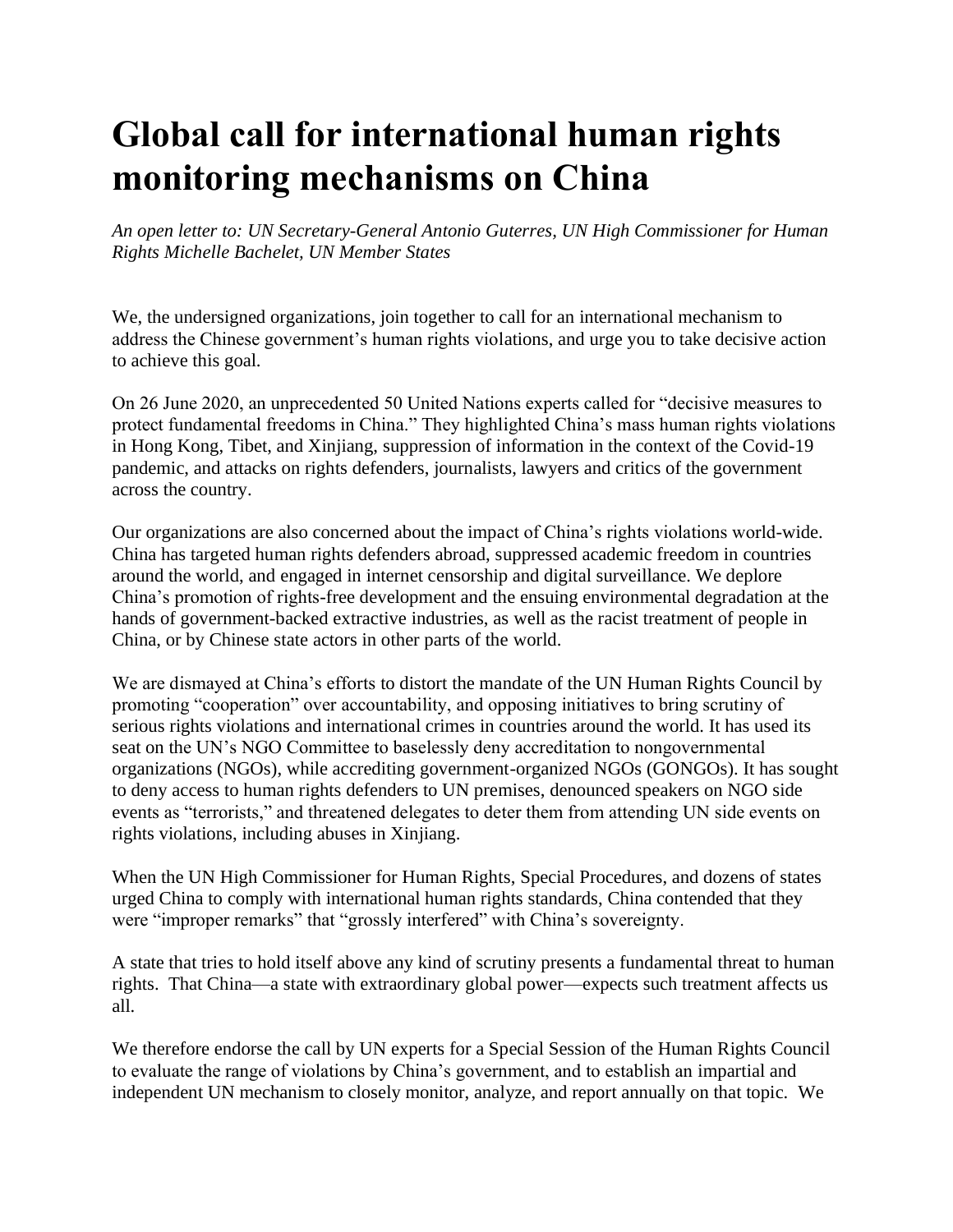urge the UN Secretary-General to appoint a Special Envoy, consistent with his *Call to Action on Human Rights*, and we call on the High Commissioner for Human Rights to fulfil her independent mandate to monitor and publicly report on China's sweeping rights violations. We support the call that UN member states and UN agencies use all interactions with Chinese authorities to insist that the government comply with its international human rights obligations.

We write in the spirit of global solidarity and partnership, urging that you act swiftly to counter and remediate grave human rights violations committed by Chinese authorities. No state should be above the law.

## Sincerely,

- 1. 21Wilberforce
- 2. ACAT Belgium
- 3. ACAT Germany (Action by Christians for the Abolition of Torture)
- 4. ACAT-France (action des chrétiens pour l'abolition de la torture)
- 5. ACAT-Switzerland
- 6. Acceso a la Justicia
- 7. Access Now
- 8. Acción Solidaria
- 9. Action des Chrétiens pour l'Abolition de la Torture au Burundi(Acat-Burundi)
- 10. ACTION FOR DEVELOPMENT
- 11. Adivasi-Koordination in Germany
- 12. African Law Foundation (AFRILAW)
- 13. AfricanDefenders (Pan-African Human Rights Defenders Network)
- 14. Agir ensemble pour les droits de l'Homme
- 15. Agora Society Malaysia
- 16. Alliance Canada Hong Kong
- 17. Alliance des Avocats pour les Droits de l'Homme
- 18. ALTSEAN-Burma
- 19. Amnesty International
- 20. Amsterdam stands with Hong Kong
- 21. Arab Watch Regional Coalition
- 22. ARTICLE 19
- 23. Asia Democracy Network (ADN)
- 24. Asia Pacific Permanent Peace Alliance
- 25. Asian Federation Against Involuntary Disappearances (AFAD)
- 26. Asian Forum for Human Rights and Development (FORUM-ASIA)
- 27. Asian Network for Free Elections (ANFREL)
- 28. Asian Solidarity Council for Freedom and Democracy
- 29. Asociación Civil Fuerza, Unión, Justicia, Solidaridad y Paz (FUNPAZ)
- 30. Asohorizonte
- 31. Australia Tibet Council
- 32. Australian Centre for International Justice
- 33. Australian Lawyers for Human Rights
- 34. Australian Uyghur Association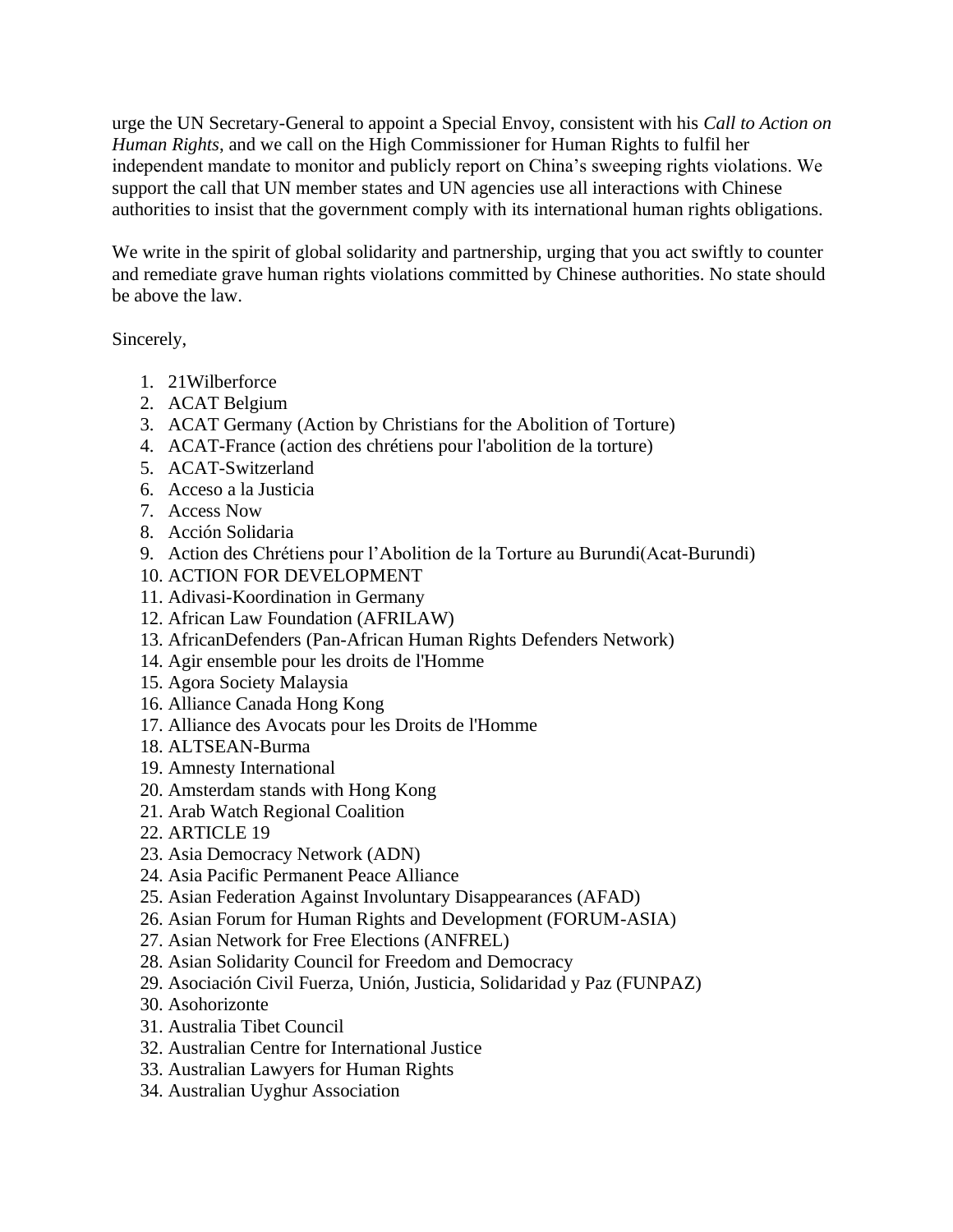- 35. Bar Human Rights Committee of England and Wales
- 36. Benteng Heritage Musrum
- 37. Body & Data
- 38. Building Inclusive Society Tanzania Organization (BISTO).
- 39. CADAL
- 40. Cairo Institute for Human Rights Studies
- 41. Cambodia Center for Human Rights
- 42. Cambodian Alliance of Trade Union [CATU]
- 43. Cameroon Women's Peace Movement
- 44. Campaign for Uyghurs
- 45. Canada Tibet Committee (CTC)
- 46. Canada-Hong Kong Link
- 47. CAN-Myanmar
- 48. Central Taiwan Society
- 49. Centro de Documentación en Derechos Humanos "Segundo Montes Mozo SJ" (CSMM)
- 50. Centro de Justicia y Paz Cepaz
- 51. Centro para la Paz y los Derechos Humanos Universidad Central de Venezuela
- 52. ChangSha FuNeng
- 53. China Aid
- 54. China Change
- 55. China Constitutional Democracy Promotion Association
- 56. Chinese Human Rights Defenders (CHRD)
- 57. CIVICUS: World Alliance for Citizen Participation
- 58. Civilis Derechos Humanos
- 59. Clean Clothes Campaign
- 60. Coalition Burkinabé des Défenseurs des Droits Humains ( CBDDH)
- 61. Coalition des Defenseurs Des Droits Humais (Benin)CDDH-Benin
- 62. Coalition for Genocide Response
- 63. Coalition Togolaise des Défenseurs des Droits Humains (CTDDH)
- 64. COC Nederland
- 65. Comité Permanente de Derechos Humanos ACUEM
- 66. Commonwealth Human Rights Initiative
- 67. COMPPART Foundation for Justice and Peacebuilding
- 68. Conectas Direitos Humanos
- 69. CSW (Christian Solidarity Worldwide)
- 70. DefendDefenders (East and Horn of Africa Human Rights Defenders Project)
- 71. Defensa en Accion
- 72. Défenseur des droits de l'Homme au Niger
- 73. Democracy China Media
- 74. Dialogue China
- 75. Droits Humains Sans Frontières
- 76. East Turkistan Australian Association
- 77. ECPM
- 78. Endorois Welfare Council
- 79. Espacio Público
- 80. EXCUBITUS Derechos Humanos en Educacion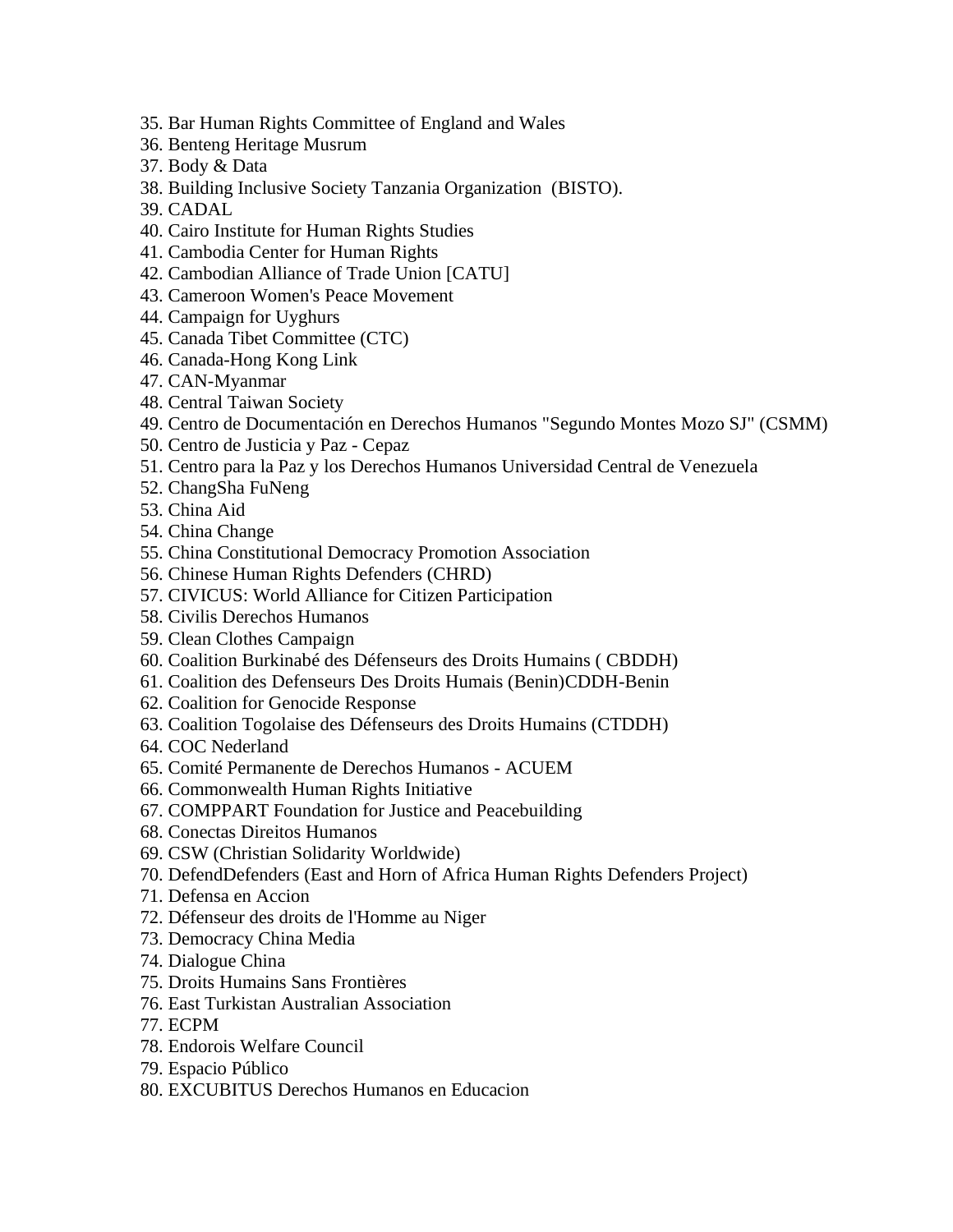- 81. Families of Victims of Involuntary Disappearance (FIND)
- 82. Fédération Euro-méditerranéenne contre les disparitions forcées
- 83. Federation for a Democratic China 民主中国陣線
- 84. FIDA CAMEROON
- 85. FIDH
- 86. FOVIDA Fomento de la Vida
- 87. Frankfurt Stands With Hong Kong
- 88. Free Tibet
- 89. Freedom House
- 90. Fridays for Future, PCT
- 91. Friends of Beanstalk Association, Taiwan
- 92. Friends of Canada India
- 93. Friends of Tibet Austria
- 94. Friends of Tibet (NZ)
- 95. Front Line Defenders
- 96. FUNCAMAMA
- 97. Fundacion Aguaclara
- 98. Fundación La Tortuga
- 99. Fundación Prodefensa del Derecho a la Educación y la Niñez
- 100. Fundaciónpara el Debido Proceso Fundepro
- 101. Fundaval
- 102. Ghjtrn для трансгендерных людей и их близких T\*Revers
- 103. GIN-SSOGIE
- 104. Global Centre for the Responsibility to Protect
- 105. Global Justice Center
- 106. Global Pinoy Diaspora Canada
- 107. Green Advocates International
- 108. Groupe de Recherche et de Plaidoyer sur les Industries Extractives (GRPIE)
- 109. Grupo de Apoio ao Tibete-Portugal
- 110. Halifax Hong Kong Link
- 111. Hanbyun (Lawyers for Human Rights and Unification of Korea)
- 112. Helsinki Foundation for Human Rights
- 113. Hong Kong Affairs Association of Berkeley
- 114. Hong Kong Democracy Council (HKDC)
- 115. Hong Kong Global Connect
- 116. Hong Kong Watch
- 117. HRIC
- 118. Human Rights Defenders Network-SL
- 119. Human Rights First
- 120. Human Rights Foundation (Japan) 【日本人権財団】
- 121. Human Rights in China
- 122. Human Rights Watch
- 123. Human Rights Without Frontiers International
- 124. Humanists International
- 125. Humanitarian China
- 126. Humanity Beyond Borders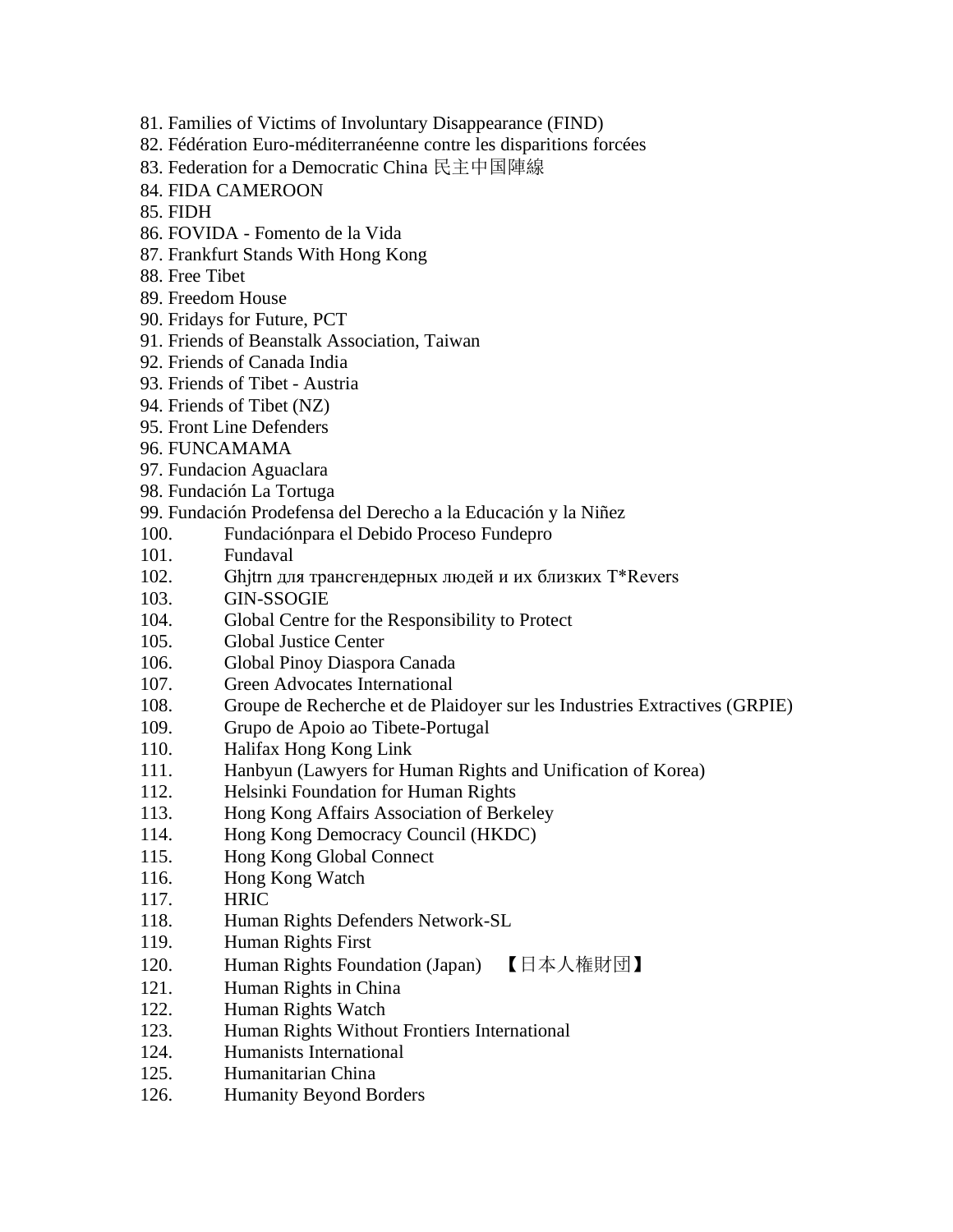- 127. ICNA Council for Social Justice
- 128. Illa Centro de Educación y Comunicación
- 129. In Defense of Human Rights and Dignity Movement (iDEFEND)
- 130. Independ Journalist Association of Vietnam
- 131. India Alliance for Child Rights
- 132. Institut des Médias pour la Démocratie et les Droits de l'Homme (IM2DH)
- 133. Institute for Asian Democracy
- 134. Interfaith Center on Corporate Responsibility
- 135. International Bar Association's Human Rights Institute
- 136. International Campaign for the Rohingya
- 137. International Campaign for Tibet
- 138. International Coalition for Papua
- 139. International Coalition for the Responsibility to Protect
- 140. International Commission of Jurists
- 141. International Society for Human Rights, Munich
- 142. International Tibet Network
- 143. ISHR
- 144. Japan Uyghur Association
- 145. Japan Uyghur Union
- 146. Judicial Reform Foundation
- 147. Justice Access Point Uganda
- 148. Kalikasan People's Network for the Environment (Kalikasan PNE)
- 149. Karapatan Alliance Philippines
- 150. KontraS (The Commission for the Disappeared and the Victims of Violence)
- 151. Lady Liberty Hong Kong
- 152. Lawyers for Lawyers
- 153. Lawyers' Rights Watch Canada
- 154. Le Comité pour la liberté à Hong Kong
- 155. Lesbian and Gay Federation in Germany LSVD
- 156. LGBT social movement "REVERS"
- 157. Liberty and Democracy Advocacy Club University of Calgary
- 158. Liên Đoàn Công Giáo Việt Nam tại Đức
- 159. Logos ID
- 160. MAFAPO ( madres de los falsos positivos de colombia)
- 161. Mazingira Network Tanzania (MANET)
- 162. Meru youth empowerment centre
- 163. Miloon Kothari individually as an independent expert and former UN Special Rapporteur
- 164. MINBYUN Lawyers for a Democratic Society International Solidarity **Committee**
- 165. Minority Rights Group International
- 166. Monitor Social A.C.
- 167. Montreal Institute for Genocide and Human Rights Studies
- 168. Mouvement Lao pour les Droits de l'Homme
- 169. Movimiento Manuela Ramos
- 170. Ms. Enakshi Ganguly individually as an independent expert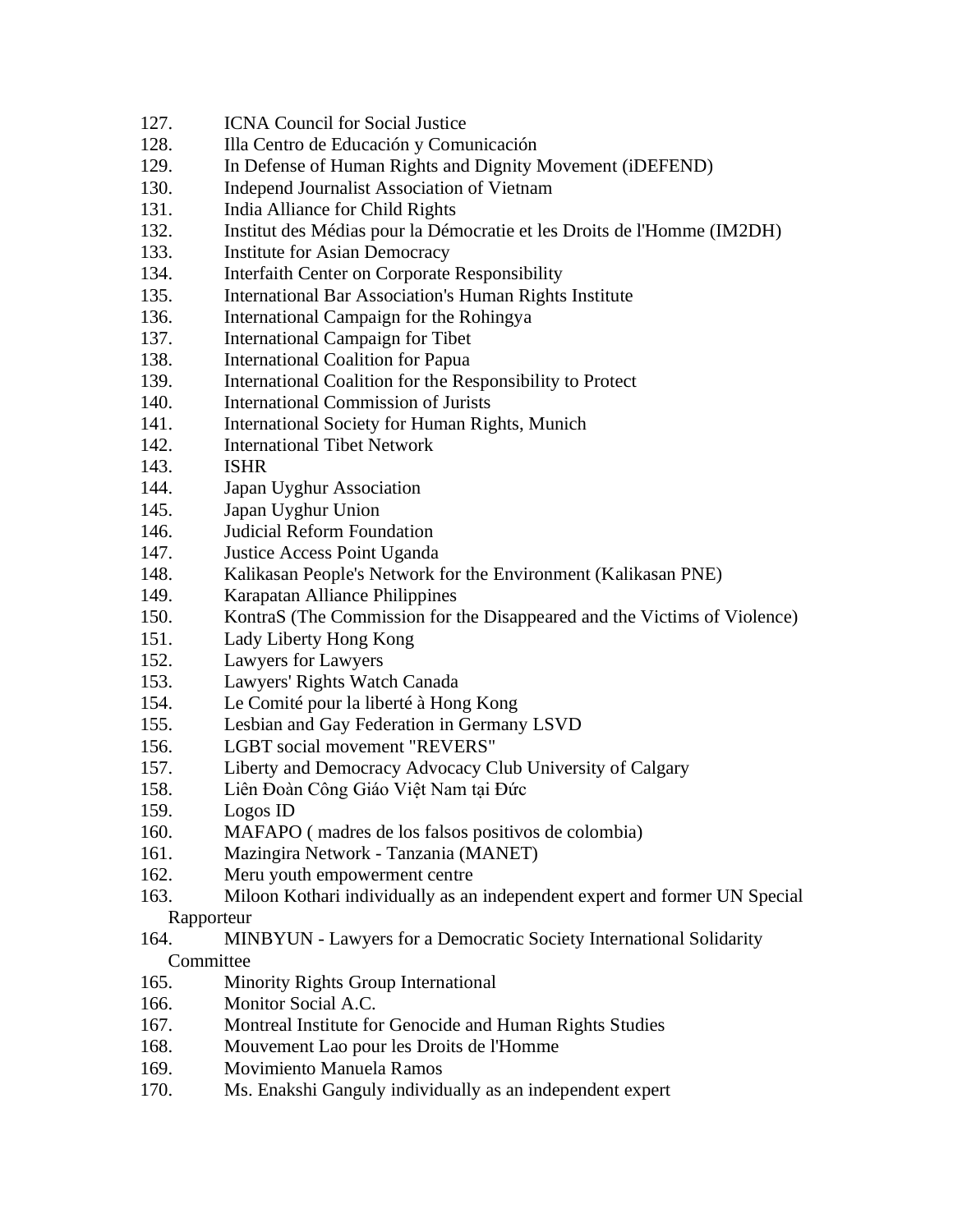- 171. MUHURI (Muslims for Human Rights)
- 172. Nafas LGBT Azerbaijan Alliance
- 173. Nako cc
- 174. Namibia Diverse Women's Association (NDWA)
- 175. National Party of Japan
- 176. Netherlands for Hong Kong
- 177. NGURUKA DEVELOPMENT AGENCY
- 178. No Business With Genocide
- 179. NO FENCE
- 180. Northern California Hong Kong Club
- 181. NY4HK ( New Yorkers Supporting Hong Kong )
- 182. ONG DEMOCRACIA EMPRENDEDORA
- 183. ONG PAFED
- 184. Otus Books
- 185. Pacific Human Rights Initiative
- 186. PEN America
- 187. People Go Network
- 188. People's Watch
- 189. Persatuan Sahabat Wanita Selangor
- 190. Philippine Alliance of Human Rights Advocates (PAHRA)
- 191. Philippine Human Rights Information Center
- 192. Planet Ally
- 193. Programa Venezolano de Educación-Acción en Derechos Humanos (Provea)
- 194. Progressive Voice
- 195. PROMEDEHUM
- 196. PSCORE (People for Successful COrean REunification)
- 197. Raoul Wallenberg Centre for Human Rights
- 198. Red Corpora en Libertad
- 199. Red de Activistas Ciudadanos por los Derechos Humanos (Redac)
- 200. René Cassin, the Jewish voice for human rights
- 201. Reporters Without Borders (Reporters sans frontières, RSF)
- 202. Réseau International des Droits Humains RIDH
- 203. Réseau Ouest Africain des Défenseurs des Droits Humains/West African Human Rights Defenders' Network
- 204. Réseau Saharaius
- 205. Rights and Security International
- 206. RUDM
- 207. RURAL DEVELOPMENT INITIATIVE (RUWODI)
- 208. Safeguard Defenders
- 209. Save Our Borneo
- 210. Save Tibet Austria
- 211. Setara Institute for Democracy and Peace
- 212. SFT Japan
- 213. Society for Threatened Peoples Germany
- 214. Solidarité Chine
- 215. Solidarity Sisters Network of Liberia (SoSNoL)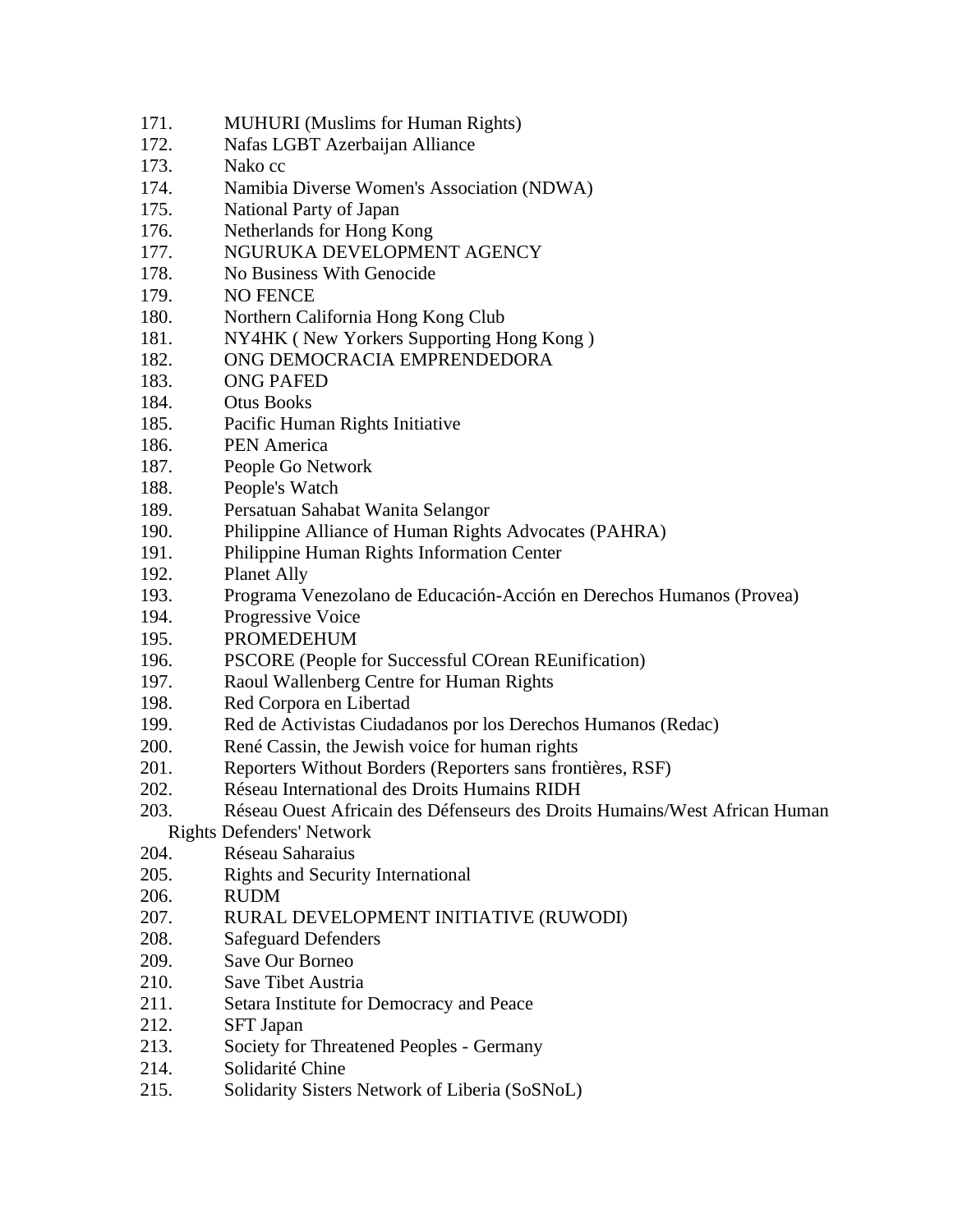- 216. SOS TORTURE BURUNDI
- 217. Sounds of the Silenced
- 218. Southern Africa Human Rights. Defenderss Network- SAHRDN
- 219. Southern and Eastern Africa Trade Information and Negotiations Institute (SEATINI) Uganda
- 220. Southern Mongolia Congress
- 221. Sova Center for Information and Analysis
- 222. Stand with HK@JPN
- 223. Students For a Free Tibet- India
- 224. Sustainable Holistic Development Foundation (SUHODE)
- 225. Taiwan Kenkyu Rondan 台湾研究フォーラム
- 226. Tanzania Human Rights Defenders's Coalition
- 227. Tata Trusts
- 228. The Lesbian and Gay Association of Liberia (LEGAL)
- 229. The Rights Practice
- 230. The Society to Help Returnees to North Korea
- 231. The Tibet Support Committee, Denmark
- 232. Think Differently Center
- 233. Tibet Committee of Fairbanks, Alaska and Alaskans for Tibet
- 234. Tibet Justice Center
- 235. Tibet Support Group Ireland
- 236. TOHKnews
- 237. Toronto Association for Democracy in China
- 238. Transitional Justice Working Group (TJWG)
- 239. T'ruah: The Rabbinic Call for Human Rights
- 240. UCV
- 241. Una Ventana a la Libertad
- 242. United Belize Advocacy Movement
- 243. University of Waterloo Lion Rock Spirit
- 244. Uyghur Association of Victoria, Australia
- 245. Uyghur Human Rights Project
- 246. Uyghur Projects Foundation
- 247. Uyghur Refugee Relief Fund
- 248. Uyghur Rights Advocacy Project
- 249. VAJ Vietnamese Association in Japan
- 250. Vancouver Society in Support of Democratic Movement
- 251. Vancouver Society of Freedom, Democracy & Human Rights for China
- 252. Vancouverites Concerned About Hong Kong
- 253. Verein für sozial-ökologischen Wandel
- 254. VETO! Human Rights Defenders' Network
- 255. Viet Tan
- 256. Vietnam Human Rights Network
- 257. Visual Artists Guild
- 258. Wanawake Tanzania Tunaweza (Tanzania Women We Can)
- 259. Witness Radio Uganda
- 260. Women Against Violence and Exploitation in Society